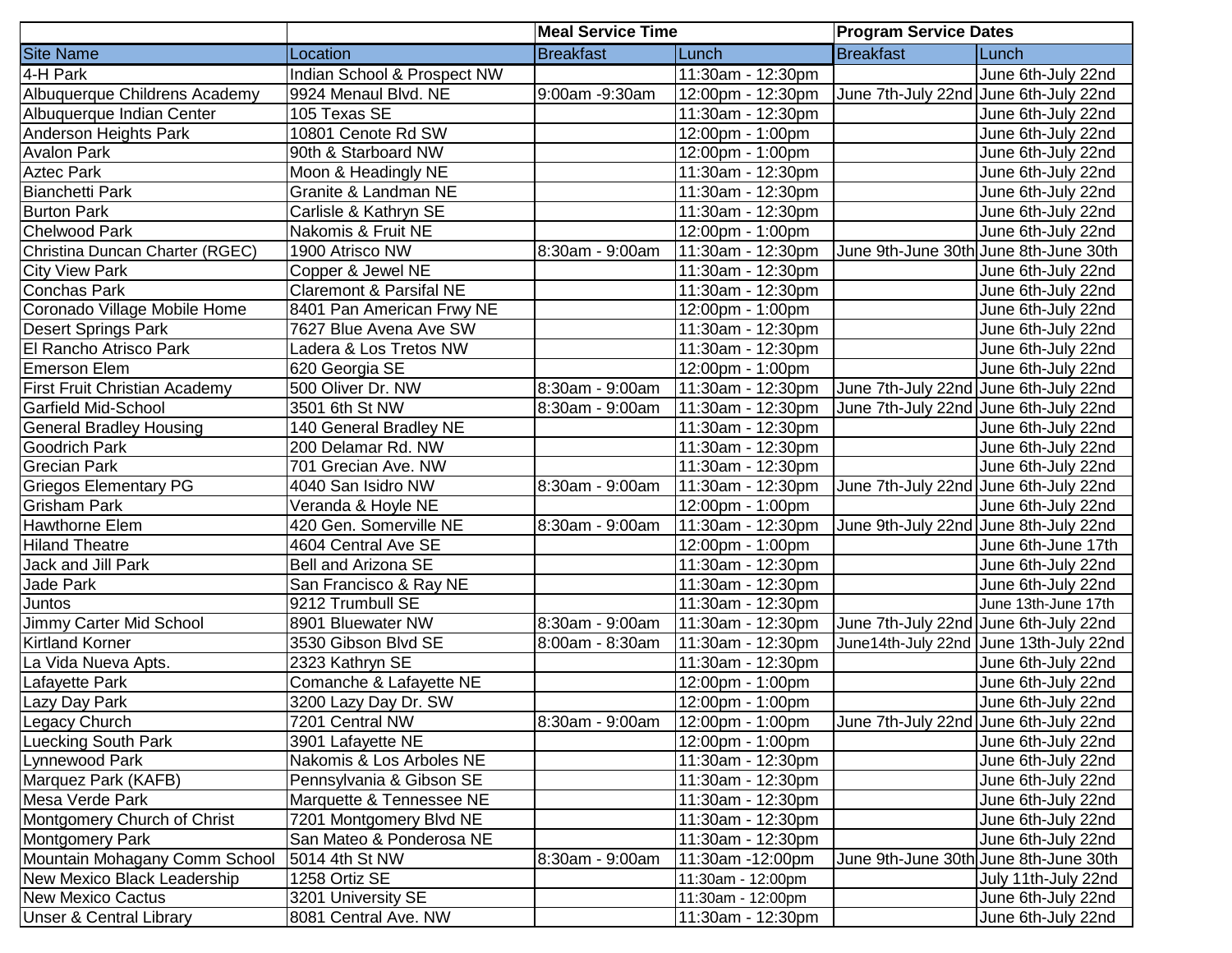|                                     |                                       | <b>Meal Service Time</b> |                     | <b>Program Service Dates</b>            |                                          |
|-------------------------------------|---------------------------------------|--------------------------|---------------------|-----------------------------------------|------------------------------------------|
| <b>Site Name</b>                    | Location                              | Breakfast                | Lunch               | <b>Breakfast</b>                        | Lunch                                    |
| <b>Quigley Park</b>                 | Claremont PI & San Pedro NE           |                          | 11:30am - 12:30pm   |                                         | June 6th-July 22nd                       |
| Ranchos de Palomas Park             | Wyoming & Palomas NE                  |                          | 11:30am - 12:30pm   |                                         | June 6th-July 22nd                       |
| Sandia Base Elem.                   | <b>Bldg. 21000 KAFB SE</b>            | 8:00am - 8:30am          | 11:30am - 12:30pm   | June 7th-July 22nd June 6th-July 22nd   |                                          |
| Sandia Vista Park                   | Chico & Jane NE                       |                          | 12:00pm - 1:00pm    |                                         | June 6th-July 22nd                       |
| Santa Fe Village Park               | Bogart & Montano NW                   |                          | 11:30am - 12:30pm   |                                         | June 6th-July 22nd                       |
| <b>Sister Cities Park</b>           | McKinney & Harper NE                  |                          | 12:00pm - 1:00pm    |                                         | June 6th-July 22nd                       |
| Snow Heights Park                   | <b>Constitution &amp; Bellamah NE</b> |                          | 12:00pm - 1:00pm    |                                         | June 6th-July 22nd                       |
| South Broadway Park                 | Garfield & John SE                    |                          | 12:00pm - 1:00pm    |                                         | June 6th-July 22nd                       |
| Sun Plaza Apts.                     | 4400 Montgomery NE                    |                          | 12:00pm - 1:00pm    |                                         | June 6th-July 22nd                       |
| Sun Point Park Apts.                | 4057 Montgomery NE                    |                          | 12:00pm - 1:00pm    |                                         | June 6th-July 22nd                       |
| <b>Sunrise Terrace Park</b>         | 102nd St & Paso Fino                  |                          | 11:30am - 12:30pm   |                                         | June 6th-July 22nd                       |
| Susie Rayos Marmon Elem             | 6401 Iliff NW                         | 8:30am - 9:00am          | 11:30am - 12:30pm   |                                         | June 7th-July 22nd June 6th-July 22nd    |
| <b>Tierra West Mobile Home Park</b> | 224 Atrisco Vista Blvd SW             |                          | 12:00pm - 1:00pm    |                                         | June 6th-July 22nd                       |
| Tiquex Park                         | 19th St. & Mountain NW                |                          | 11:30am - 12:30pm   |                                         | June 6th-July 22nd                       |
| <b>Tower Park</b>                   | 86th & Tower SW                       |                          | 12:00pm - 1:00pm    |                                         | June 6th-July 22nd                       |
| <b>Trumbull Park</b>                | Trumbull & Pennsylvania SE            |                          | 11:30am - 12:30pm   |                                         | June 6th-July 22nd                       |
| Valley Garden Park                  | 4632 Valley Park Rd.SW                |                          | 11:30am - 12:30pm   |                                         | June 6th-July 22nd                       |
| Van Cleave Place                    | 9201 Trumbull Ave. SE                 |                          | 11:30am - 12:30pm   |                                         | June 6th-July 22nd                       |
| Villa Hermosa Apartments            | 2600 Americare Ct. NW                 |                          | 12:00pm - 1:00pm    |                                         | June 6th-July 22nd                       |
| <b>West Bluff Park</b>              | Ian & Alamogordo NW                   |                          | 12:00pm - 1:00pm    |                                         | June 6th-July 22nd                       |
| <b>Westgate Community Park</b>      | Cartagena & Valley View SW            |                          | 12:00pm - 1:00pm    |                                         | June 6th-July 22nd                       |
| <b>WIC-Heights</b>                  | 8120 La Mirada NE                     |                          | 10:30am - 2:30pm    |                                         | June 6th-July 22nd                       |
| WIC-Midtown                         | 2400 Wellesley NE                     |                          | 10:30am - 2:30pm    |                                         | June 6th-July 22nd                       |
| <b>WIC-North Valley</b>             | 7704 2nd St. NW                       |                          | 10:30am - 2:30pm    |                                         | June 6th-July 22nd                       |
| <b>WIC-South-East Heights</b>       | 7525 Zuni SE                          |                          | 10:30am - 2:30pm    |                                         | June 6th-July 22nd                       |
| <b>WIC-Taylor Ranch</b>             | 6911 Taylor Ranch Rd. NW              |                          | 10:30am - 2:30pm    |                                         | June 6th-July 22nd                       |
| <b>Wilson Park</b>                  | San Pedro & Anderson SE               |                          | 11:30am - 12:30pm   |                                         | June 6th-July 22nd                       |
| Wyoming Terrace Mobile HP           | 9000 Zuni St. SE                      |                          | 11:30am - 12:30pm   |                                         | June 6th-July 22nd                       |
| YMCA Horn                           | 4901 Indian School NE                 | 8:30am - 9:00am          | 11:30am - 12:30pm   | June 7th-July 22nd June 6th-July 22nd   |                                          |
| YMCA-St. Pauls Church               | 9500 Constitution NE                  | 8:30am - 9:00am          | 11:30am - 12:30pm   | June 7th-July 22nd June 6th-July 22nd   |                                          |
|                                     |                                       |                          |                     |                                         |                                          |
|                                     |                                       | <b>Meal Service Time</b> |                     | <b>Program Dates</b>                    |                                          |
| <b>Site Name</b>                    | Location                              | $\overline{B}$           |                     | $\overline{B}$                          |                                          |
| Alamosa CC                          | 6900 Gonzales Rd. SW                  | 8:30am - 9:00am          | $11:30am - 12:30pm$ | June 14th-July 29th June 13th-July 29th |                                          |
| <b>Barelas CC</b>                   | 801 Barelas SW                        | 8:30am - 9:00am          | 11:30am - 12:30pm   |                                         | June 14th-July 29th June 13th-July 29th  |
| Cesar Chavez CC                     | 7505 Kathryn SE                       | 8:30am - 9:00am          | 11:30am - 12:30pm   |                                         | June 14th-July 29th June 13th-July 29th  |
| Dennis Chavez CC                    | 715 Kathryn SE                        | 8:30am - 9:00am          | 11:30am - 12:30pm   |                                         | June 14th-July 29th June 13th-July 29th  |
| <b>Heights CC</b>                   | 823 Buena Vista SE                    | 8:30am - 9:00am          | 11:30am - 12:30pm   |                                         | June 14th-July 29th June 13th-July 29th  |
| Herman Sanchez CC                   | 1830 Williams SE                      | 8:30am - 9:00am          | 11:30am - 12:30pm   |                                         | June 14th-July 29th June 13th-July 29th  |
| <b>Holiday Park CC</b>              | 11710 Comanche NE                     | 8:30am - 9:00am          | 11:30am - 12:30pm   |                                         | June 14th-July 29th June 13th-July 29th  |
| Jack Candelaria CC                  | 400 San Jose SE                       | 8:30am - 9:00am          | 11:30am - 12:30pm   |                                         | June 14th-July 29th June 13th-July 29th  |
| Jeanne Bellamah Shelter Ctr         | 11516 Summer NE                       | 8:30am - 9:00am          | 11:30am - 12:30pm   |                                         | June 14th-July 29th JJune 13th-July 29th |
| Joan Jones Community Center         | 3928 Rincon NW                        | 8:30am - 9:00am          | 11:30am - 12:30pm   |                                         | June 14th-July 29th June 13th-July 29th  |
| Loma Linda CC                       | 1700 Yale SE                          | 8:30am - 9:00am          | 11:30am - 12:30pm   |                                         | June 14th-July 29th June 13th-July 29th  |